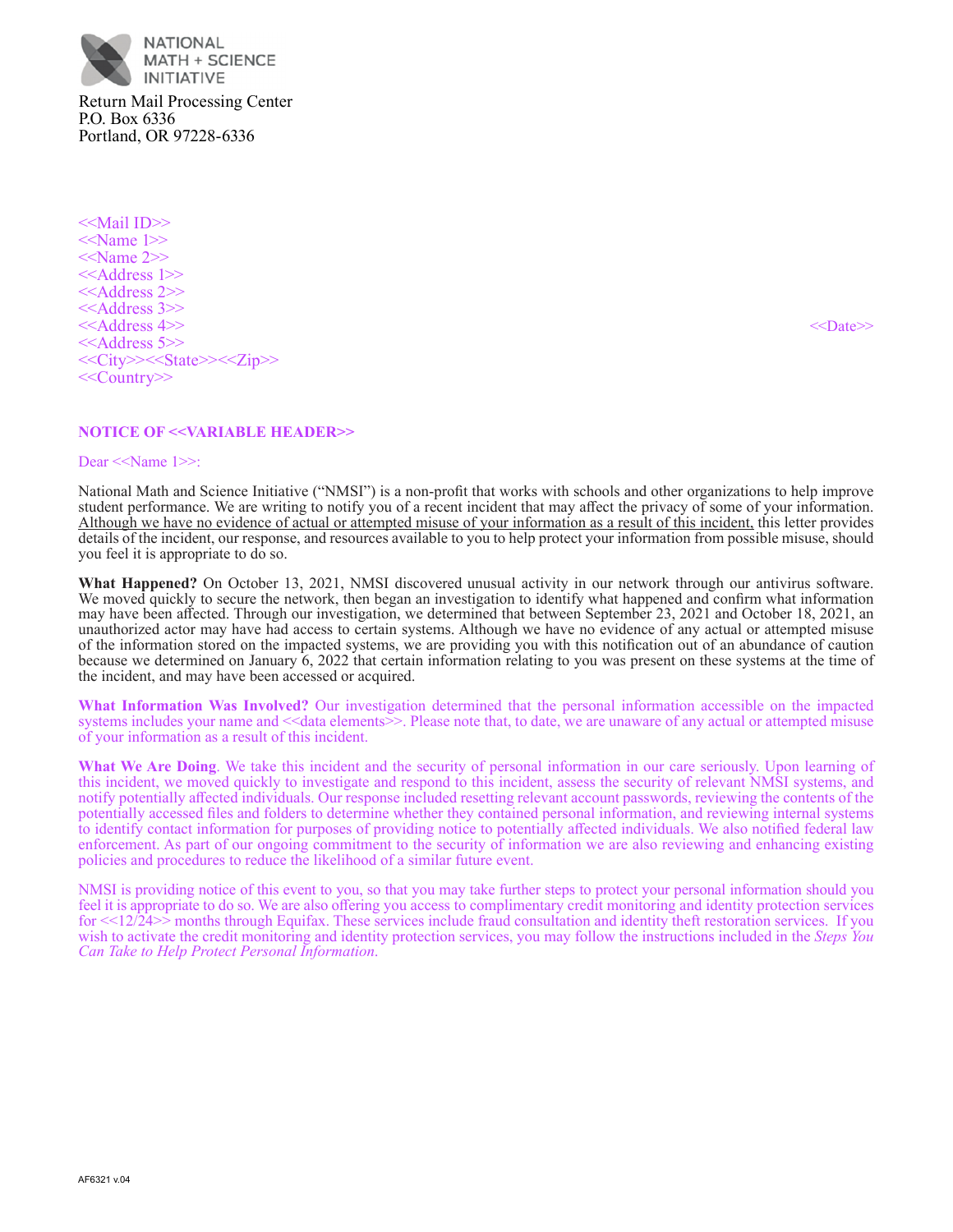**What You Can Do.** We encourage you to remain vigilant against incidents of identity theft and fraud, and to review your account statements for suspicious activity. You may also review the information contained in the attached *Steps You Can Take to Help Protect Personal Information.* There you will also find more information on the complimentary credit monitoring services we are making available to you. While NMSI will cover the cost of these services, you will need to enroll yourself in the services we are offering, if you would like to do so.

**For More Information.** We understand that you may have questions about this incident that are not addressed in this letter. If you have additional questions, please call our dedicated assistance line at 855–604–1798 between the hours of 8 a.m. and 8 p.m. Central Time, Monday ‑ Friday. You may also write to NMSI at 8350 North Central Expressway, Suite M‑2200, Dallas TX, 75206.

We sincerely regret any inconvenience or concern this incident may have caused.

Sincerely,

De 64

Bernard A. Harris, Jr. Chief Executive Officer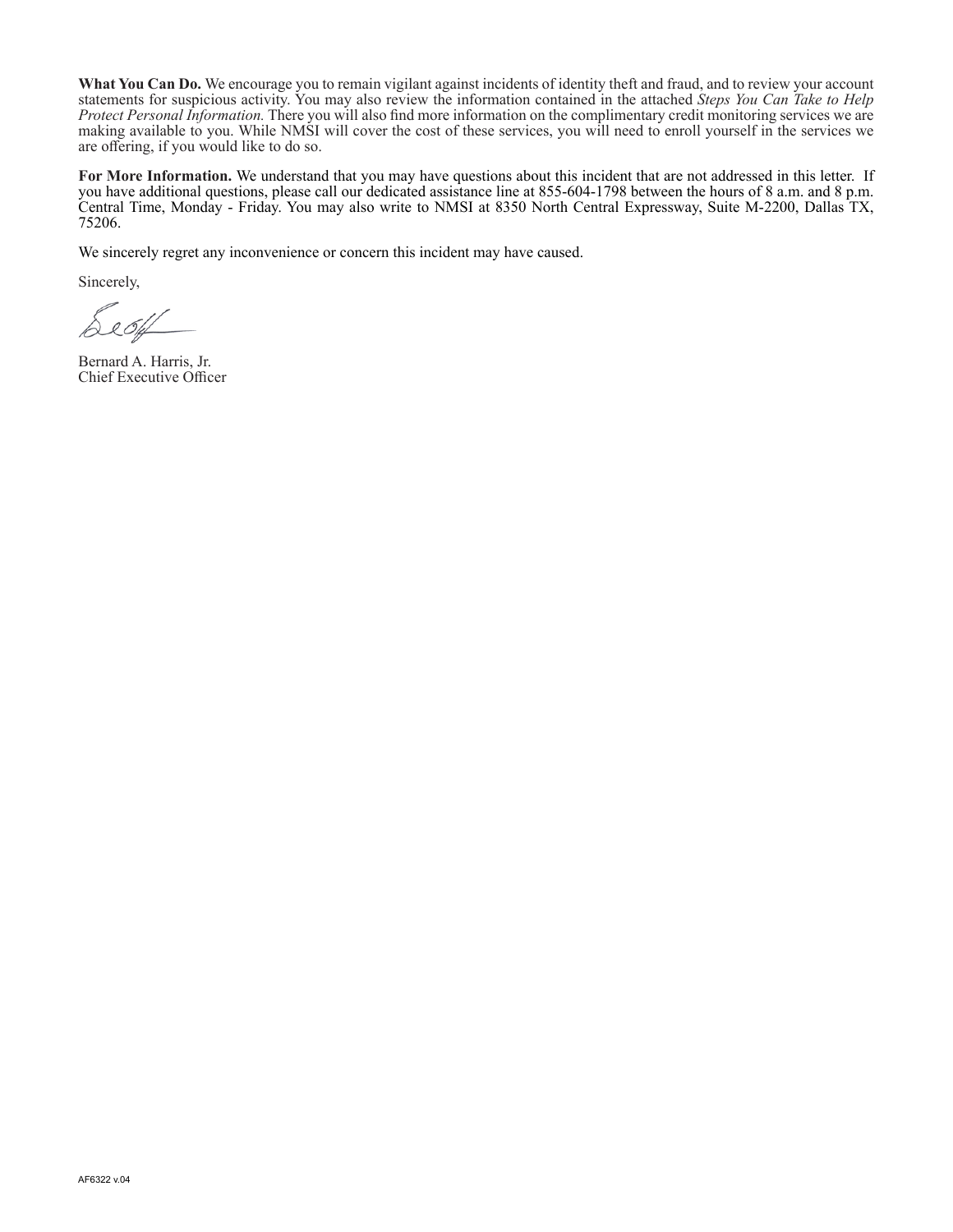# **Steps You Can Take to Help Protect Personal Information**

# **Enroll in Credit Monitoring and Identity Restoration Services**

## **Key Features**

- • Credit monitoring with email notifications of key changes to your Equifax credit report
- Daily access to your Equifax credit report
- WebScan notifications<sup>1</sup> when your personal information, such as Social Security Number, credit/debit card or bank account numbers are found on fraudulent Internet trading sites
- Automatic fraud alerts<sup>2</sup>, which encourages potential lenders to take extra steps to verify your identity before extending credit, plus blocked inquiry alerts and Equifax credit report lock<sup>3</sup>
- Identity Restoration to help restore your identity should you become a victim of identity theft, and a dedicated Identity Restoration Specialist to work on your behalf
- Up to  $$1,000,000$  of identity theft insurance coverage for certain out of pocket expenses resulting from identity theft<sup>4</sup>

## **Enrollment Instructions**

#### Go to *www.equifax.com/activate*

**Enrollment Deadline:** <<*DEADLINE MMMM DD, YYYY*>> Enter your unique Activation Code of <<*ACTIVATION CODE*>> then click "Submit" and follow these 4 steps:

## **1. Register:**

Complete the form with your contact information and click "Continue". *If you already have a myEquifax account, click the 'Sign in here' link under the "Let's get started" header. Once you have successfully signed in, you will skip to the Checkout Page in Step 4*

# **2. Create Account:**

Enter your email address, create a password, and accept the terms of use.

## **3. Verify Identity:**

To enroll in your product, we will ask you to complete our identity verification process.

## **4. Checkout**:

Upon successful verification of your identity, you will see the Checkout Page.

Click 'Sign Me Up' to finish enrolling.

## **You're done!**

The confirmation page shows your completed enrollment.

Click "View My Product" to access the product features.

# **Monitor Your Accounts**

Under U.S. law, a consumer is entitled to one free credit report annually from each of the three major credit reporting bureaus, Equifax, Experian, and TransUnion. To order your free credit report, visit www.annualcreditreport.com or call, toll-free, 1‑877‑322‑8228. You may also directly contact the three major credit reporting bureaus listed below to request a free copy of your credit report.

Consumers have the right to place an initial or extended "fraud alert" on a credit file at no cost. An initial fraud alert is a 1‑year alert that is placed on a consumer's credit file. Upon seeing a fraud alert display on a consumer's credit file, a business is required to take steps to verify the consumer's identity before extending new credit. If you are a victim of identity theft, you are entitled to an extended fraud alert, which is a fraud alert lasting seven years. Should you wish to place a fraud alert, please contact any one of the three major credit reporting bureaus listed below.

<sup>&</sup>lt;sup>1</sup> WebScan searches for your Social Security Number, up to 5 passport numbers, up to 6 bank account numbers, up to 6 credit/debit card numbers, up to 6 email addresses, and up to 10 medical ID numbers. WebScan searches thousands of Internet sites where consumers' personal information is suspected of being bought and sold, and regularly adds new sites to the list of those it searches. However, the Internet addresses of these suspected Internet trading sites are not published and frequently change, so there is no guarantee that we are able to locate and search every possible Internet site where consumers' personal information is at risk of being traded.

<sup>&</sup>lt;sup>2</sup> The Automatic Fraud Alert feature is made available to consumers by Equifax Information Services LLC and fulfilled on its behalf by Equifax Consumer Services LLC.

<sup>&</sup>lt;sup>3</sup> Locking your Equifax credit report will prevent access to it by certain third parties. Locking your Equifax credit report will not prevent access to your credit report at any other credit reporting agency. Entities that may still have access to your Equifax credit report include: companies like Equifax Global Consumer Solutions, which provide you with access to your credit report or credit score, or monitor your credit report as part of a subscription or similar service; companies that provide you with a copy of your credit report or credit score, upon your request; federal, state and local government agencies and courts in certain circumstances; companies using the information in connection with the underwriting of insurance, or for employment, tenant or background screening purposes; companies that have a current account or relationship with you, and collection agencies acting on behalf of those whom you owe; companies that authenticate a consumer's identity for purposes other than granting credit, or for investigating or preventing actual or potential fraud; and companies that wish to make pre‑approved offers of credit or insurance to you. To opt out of such pre‑approved offers, visit www.optoutprescreen.com

<sup>4</sup> The Identity Theft Insurance benefit is underwritten and administered by American Bankers Insurance Company of Florida, an Assurant company, under group or blanket policies issued to Equifax, Inc., or its respective affiliates for the benefit of its Members. Please refer to the actual policies for terms, conditions, and exclusions of coverage. Coverage may not be available in all jurisdictions